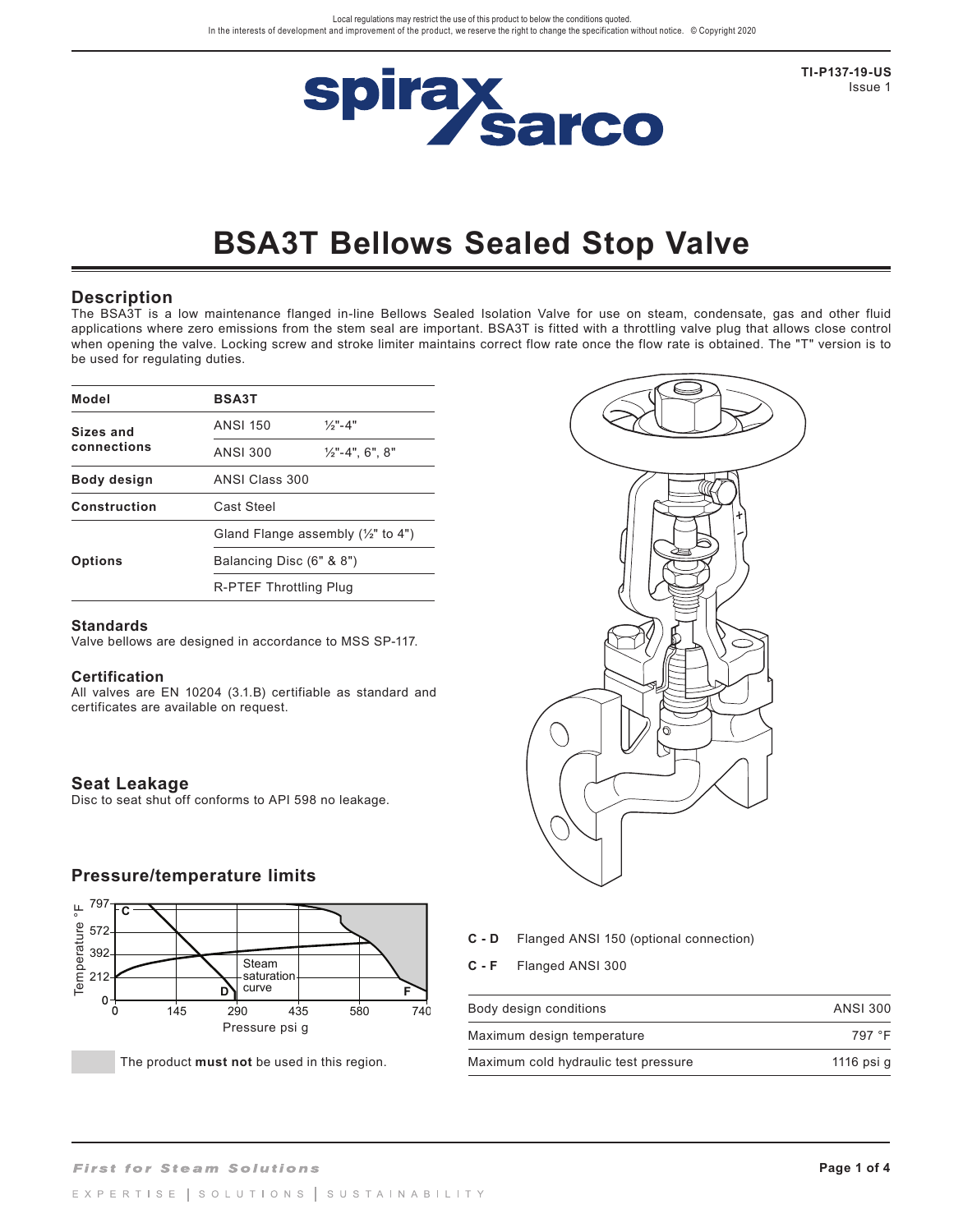# **Construction Materials**



| No.          | Part                | <b>Material</b>        |                                                |  |
|--------------|---------------------|------------------------|------------------------------------------------|--|
| 1            | Body                | <b>Cast Steel</b>      | ASTM A 216 WCB                                 |  |
|              | <b>Bonnet</b>       | Forged Steel (1/2"-3") | ASTM A 105                                     |  |
| $\mathbf{2}$ |                     | Cast Steel (4"-8")     | ASTM A 216 WCB                                 |  |
| 3            | Seat                | <b>Stainless Steel</b> | AISI 420                                       |  |
| 4            | Disc                | <b>Stainless Steel</b> | DIN 17440x30Cr13                               |  |
| 5            | <b>Bellows</b>      | <b>Stainless Steel</b> | <b>DIN 17440x6CRNiTi1810</b>                   |  |
| 6            | Stem                | <b>Stainless Steel</b> | AISI 420                                       |  |
| 7            | Handwheel           | <b>Pressed Steel</b>   | <b>BS1449 CR4</b>                              |  |
| 8            | <b>Stem Packing</b> | Graphite               |                                                |  |
| 9            | <b>Bonnet Studs</b> | <b>Steel</b>           | <b>ASTM A 193 B7</b>                           |  |
|              | <b>Bonnet Nuts</b>  | Steel                  | <b>ASTM A 192 2 H</b>                          |  |
| 10           | Body/Bonnet Gasket  |                        | Graphite laminated with Stainless Steel insert |  |
|              |                     | <b>DN15 - DN80</b>     | Steel M8 x 14 mm BS 3692 Gr. 8.8               |  |
| 11           | Locking screw       | DN100 - DN150          | Steel M8 x 20 mm BS 3692 Gr. 8.8               |  |
|              |                     | DN200 - DN250          | Steel M12 x 20 mm BS 3692 Gr. 8.8              |  |

**BSAT**

**11**

## **BSA3T Bellows Sealed Stop Valve**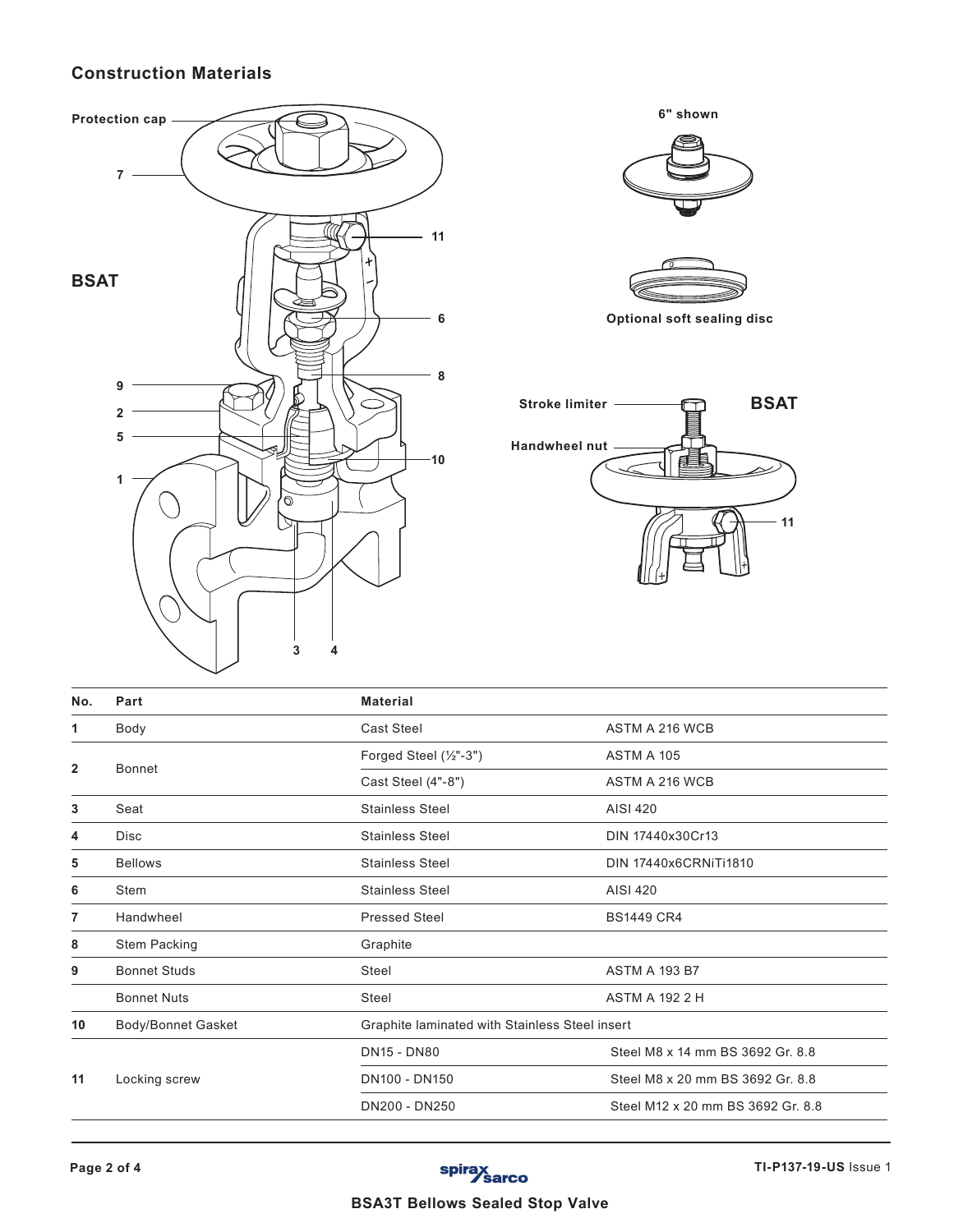| <b>Size</b>     |                 | A               | в           |            | Weight        |  |
|-----------------|-----------------|-----------------|-------------|------------|---------------|--|
|                 | <b>ANSI 150</b> | <b>ANSI 300</b> |             | C          |               |  |
| $\frac{1}{2}$ " | 4.25 (108)      | 6.0(152)        | 8.07(205)   | 4.92 (125) | 13.2(6.0)     |  |
| $\frac{3}{4}$ " | 4.60 (117)      | 7.0 (178)       | 8.07(205)   | 4.92 (125) | 15.4(7.0)     |  |
| 1"              | 5.0(127)        | 8.0(203)        | 8.54(217)   | 4.92 (125) | 20.0(9.0)     |  |
| $1\frac{1}{2}$  | 6.5(165)        | 9.0(229)        | 9.56(243)   | 4.92 (125) | 24.3 (11.0)   |  |
| 2"              | 8.0(203)        | 10.5 (267)      | 9.56(243)   | 7.87 (200) | 33.0(15.0)    |  |
| 3"              | 9.5(241)        | 12.5(317)       | 11.29 (287) | 7.87 (200) | 64.0 (29.0)   |  |
| 4"              | 11.5 (292)      | 14.0 (356)      | 15.07 (383) | 12.4 (315) | 108.0 (49.0)  |  |
| 6"              |                 | 17.5 (445)      | 17.7 (450)  | 12.4 (315) | 207.0 (94.0)  |  |
| 8"              |                 | 22.0 (559)      | 24.48 (622) | 12.4 (315) | 424.0 (193.0) |  |

## **Dimensions/Weights in inches (mm) and pounds (kg)**



# **C**<sub>v</sub> Values

|             |                       | 3/11 | 1" | $1\frac{1}{2}$ " | 2" | $2^{\prime\prime}$ |     | 6"  |     |
|-------------|-----------------------|------|----|------------------|----|--------------------|-----|-----|-----|
| <b>Size</b> | $4^{\degree}$<br>−⊤.≀ | 8.2  | 11 | 35               | 55 | 140                | 226 | 480 | 848 |

### **Installation**

Install in the direction of flow given by the arrow on the body with the handwheel in a suitable position. The preferred position is with the spindle vertical. Refer to IM-P137-02 for full installation and maintenance instructions.

## **Sample Specification**

1" Spirax Sarco Type BSA3T bellows sealed stop valve, flanged ANSI 300 (Available with optional gland flange assembly up to 4"). Note: Should the differential pressure exceed those listed against the respective sizes in the table below, then please ensure Balancing discs are specified for use in the valves. (see diagram).

| <b>Size</b>                 | 6"  | 8"  |
|-----------------------------|-----|-----|
| Differential Pressure (psi) | 247 | 145 |

#### **Stroke limiter for throttling versions**

The handwheel nut on the BSA3T has a threaded hole for provision of a stroke limiter. Customer to supply standard nuts and bolts as indicated in the table below.

| Size                  | <b>Hexagon bolt</b>      |  |
|-----------------------|--------------------------|--|
| $\frac{1}{2}$ " to 3" | M8 x 50 mm               |  |
| $4"$ to $6"$          | M <sub>12</sub> x 75 mm  |  |
| 8"                    | M <sub>12</sub> x 100 mm |  |